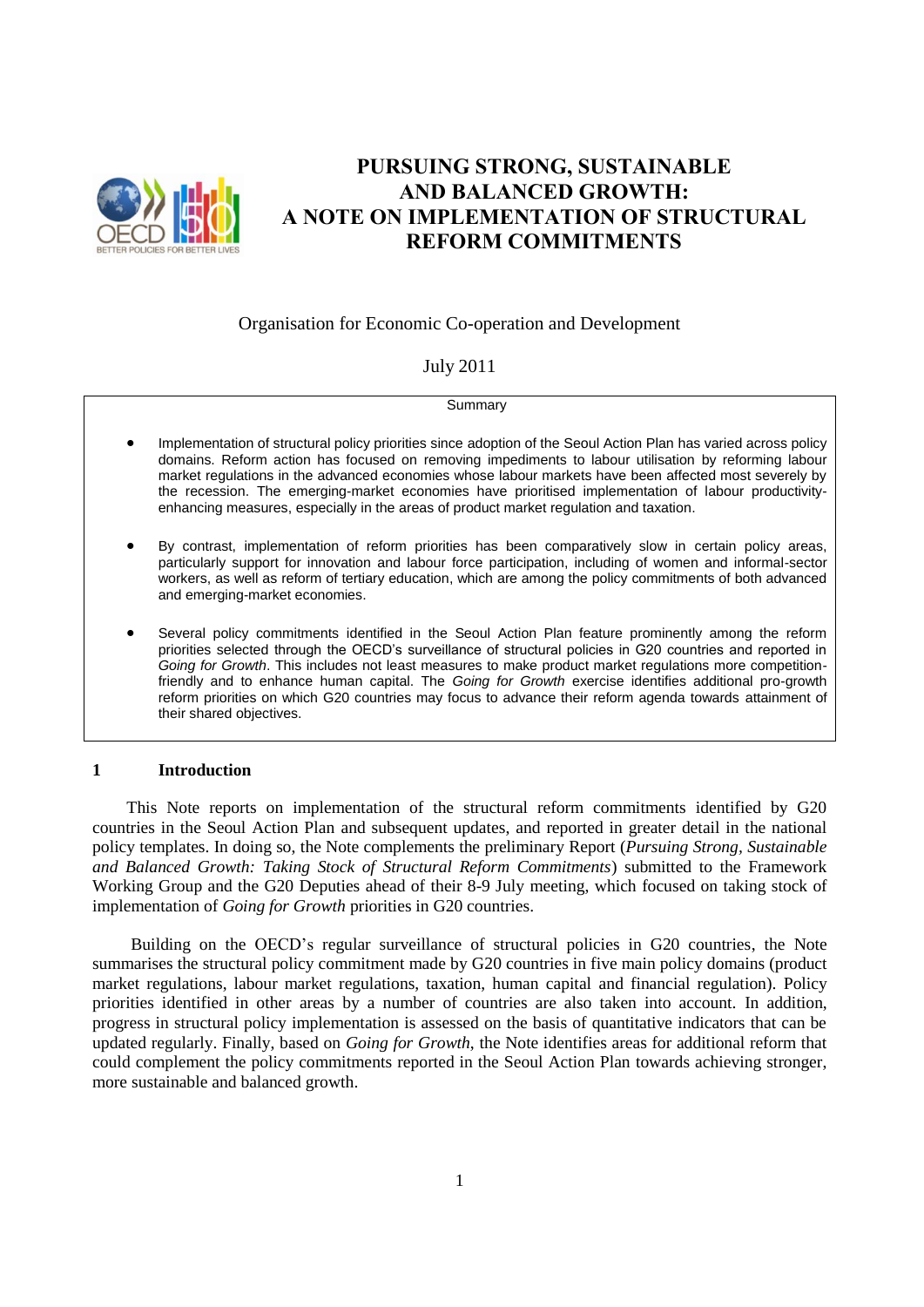#### **2 Implementation of G20 structural reform commitments**

**G20 countries have identified pro-growth structural policy commitments in the Seoul Action Plan, including measures to boost labour/multifactor productivity and to improve labour utilisation** (**Table 1**). Productivity-enhancing measures include pro-competition reforms in product markets, initiatives to improve education systems and enhance educational attainment, and general support for innovation. In some cases, emphasis is also placed on infrastructure development, tax reform and measures to promote openness to foreign trade and investment. Reforms to remove impediments to labour utilisation focus primarily on job creation for youths, and actions to strengthen labour training, encourage labour force participation for certain groups (especially women, youths and the elderly) and improve the matching of workers to jobs. Reform of employment protection legislation and tax-benefit systems also feature prominently among reform priorities. Structural policy commitments in other areas include a strengthening of legal systems, support for regional development, poverty reduction and initiatives to deal with the security of food and/or energy supply and to improve water resource management. Countries are also committed to enhancing financial regulation and supervision systems, including by strengthening prudential regulation.

**Several pro-growth structural reforms that are prominent in the Seoul Action Plan also contribute to making growth more sustainable and balanced.** This is the case, for example, of policy initiatives to enhance public sector efficiency, to reform pension and health care systems, and to encourage labour force participation, which would make for stronger public finances. Higher growth as a result of structural reform might also improve the government debt dynamics in those countries with weak fiscal positions in the aftermath of the global crisis. At the same time, structural measures to strengthen social safety nets, implement pro-competition reform in protected sectors and support the development of nontradeable sectors, including services, would contribute to rebalancing growth towards domestic sources in those countries with persistently large external surpluses.

**Countries have taken steps to implement the structural policy commitments identified in the Seoul Action Plan** (summarised in **Table 1**). A review of actions taken towards implementation of these policy commitments shows that progress has been greatest in the area of product market regulations. Reforms in this area have much scope for raising long-term material standards of living by improving labour productivity and removing impediments to labour utilisation (**Figure 1**). There has also been progress in implementation of policy commitments to reform labour market regulations, especially with the aim of enhancing labour utilisation in the advanced economies whose labour markets have been affected most severely by the recession. The emerging-market economies have prioritised implementation of labour productivity-enhancing measures, especially in the areas of product market regulation and taxation.

**By contrast, implementation of reform priorities has been comparatively slow in certain policy domains**. This is true of support for innovation and reform of tertiary education, which are among policy commitments of both advanced and emerging-market economies. To some extent, slow implementation may reflect the emphasis placed in those areas in previous years, especially during the global crisis, although in some countries there remains room for further action. Implementation of commitments to strengthen support and incentives for labour force participation, including of women and informal-sector workers, has also been comparatively slow. Although much has been done to make product market regulations more conducive to competition, further action is needed in many countries to fully implement their policy commitments in this area.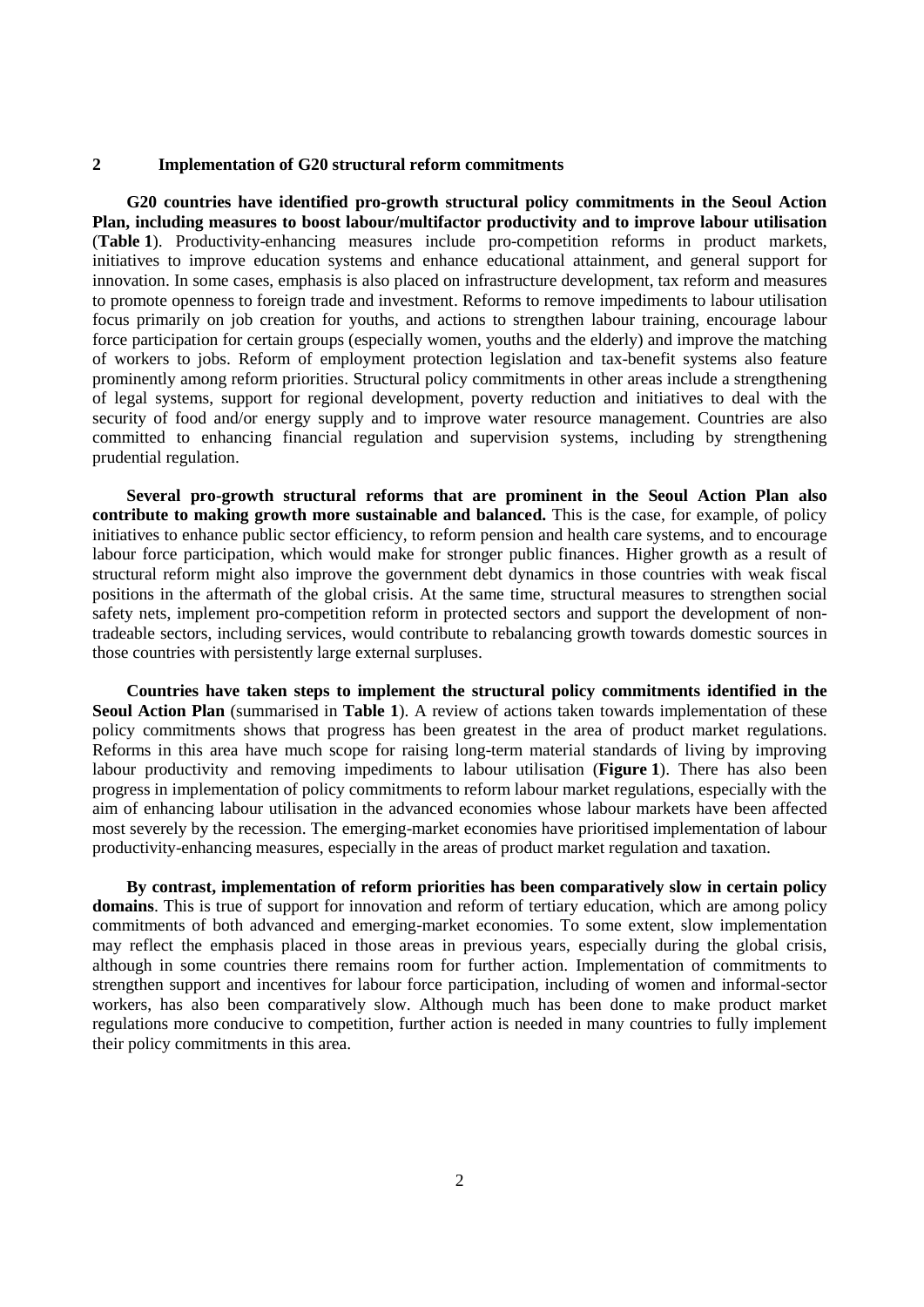|                                                            | Argentina | Australia | <b>Brazil</b> | Canada | China        | Germany      | European Union | France       | India        | Indonesia    | Italy        | Japan        | Korea        | Mexico       | Russia | Saudi Arabia | South Africa | Spain        | Turkey | <b>United Kingdom</b> | <b>United States</b> |
|------------------------------------------------------------|-----------|-----------|---------------|--------|--------------|--------------|----------------|--------------|--------------|--------------|--------------|--------------|--------------|--------------|--------|--------------|--------------|--------------|--------|-----------------------|----------------------|
| <b>Product market regulations</b>                          |           |           |               |        |              |              |                |              |              |              |              |              |              |              |        |              |              |              |        |                       |                      |
| Strengthen competition in network industries               |           | ✓         |               |        |              |              |                | ✓            |              |              |              |              |              | ✓            |        |              |              |              | ✓      |                       |                      |
| Reform/simplify product market regulations                 |           |           |               |        |              |              |                |              | $\checkmark$ |              | $\checkmark$ |              |              |              |        |              |              |              |        |                       |                      |
| Reduce barriers to competition in the services sector      |           |           |               |        |              |              |                |              |              |              | $\checkmark$ |              |              |              |        |              |              |              |        |                       |                      |
| Reduce barriers to foreign ownership/investment/trade      |           |           |               |        |              |              |                |              |              | $\checkmark$ |              |              |              |              |        |              |              |              |        |                       |                      |
| Reduce regulatory barriers to competition                  |           |           |               |        |              |              |                |              |              |              | $\checkmark$ |              |              |              |        |              |              |              |        |                       |                      |
| Strengthen private-sector participation in econ. activity  |           |           |               |        |              |              |                |              |              |              |              |              | $\checkmark$ | $\checkmark$ |        |              |              | $\checkmark$ |        |                       |                      |
| Reform planning regulations                                |           |           |               |        |              |              |                |              |              |              |              |              |              |              |        |              |              |              |        |                       |                      |
| Labour market regulations                                  |           |           |               |        |              |              |                |              |              |              |              |              |              |              |        |              |              |              |        |                       |                      |
| Reform the unemployment insurance scheme                   |           |           |               |        | $\checkmark$ |              |                |              |              |              |              |              |              |              |        |              |              |              |        |                       |                      |
| Reduce restrictions on labour mobility                     |           |           |               |        |              |              |                |              |              |              |              |              |              |              |        |              |              |              |        |                       |                      |
| Reduce/moderate the minimum cost of labour                 |           |           |               |        |              |              |                |              |              |              |              |              |              |              |        |              |              | ✓            |        |                       |                      |
| Reduce/ease job protection                                 |           |           |               |        |              | ✓            |                | $\checkmark$ |              |              |              |              |              |              |        |              |              |              |        |                       |                      |
| Reform the wage bargaining system                          |           |           |               |        |              |              |                |              |              |              |              |              |              |              |        |              | $\checkmark$ | ✓            |        |                       |                      |
| Strengthen policies to support female lab. force particip. |           |           |               |        |              | $\checkmark$ |                |              |              |              |              |              |              |              |        |              |              |              |        |                       |                      |
| Improve incentives for (formal) labour force participation | ✓         |           |               |        |              |              | $\checkmark$   |              | ✓            |              |              |              |              |              |        |              |              |              |        |                       |                      |
| <b>Taxation</b>                                            |           |           |               |        |              |              |                |              |              |              |              |              |              |              |        |              |              |              |        |                       |                      |
| Reform/strengthen the structure of taxation                |           |           |               |        |              |              |                |              |              |              |              |              |              |              |        |              | ✓            |              |        |                       |                      |
| Reduce implicit taxes on continued work at older ages      |           |           |               |        |              |              |                | $\checkmark$ |              |              | $\checkmark$ | $\checkmark$ |              |              |        |              |              |              |        |                       |                      |
| Reduce the (average) tax wedge on labour income            |           |           | ✓             |        |              |              |                |              |              |              |              |              |              |              |        |              |              |              |        |                       |                      |
| Shift toward indirect taxes                                |           |           |               |        |              |              |                |              | $\checkmark$ |              |              |              |              |              |        |              |              |              |        |                       |                      |

1. Refers to the reform priorities identified in the G20 countries' national policy template submissions before and after the Toronto Summit and in the Seoul Action Plan.

*Source*: OECD.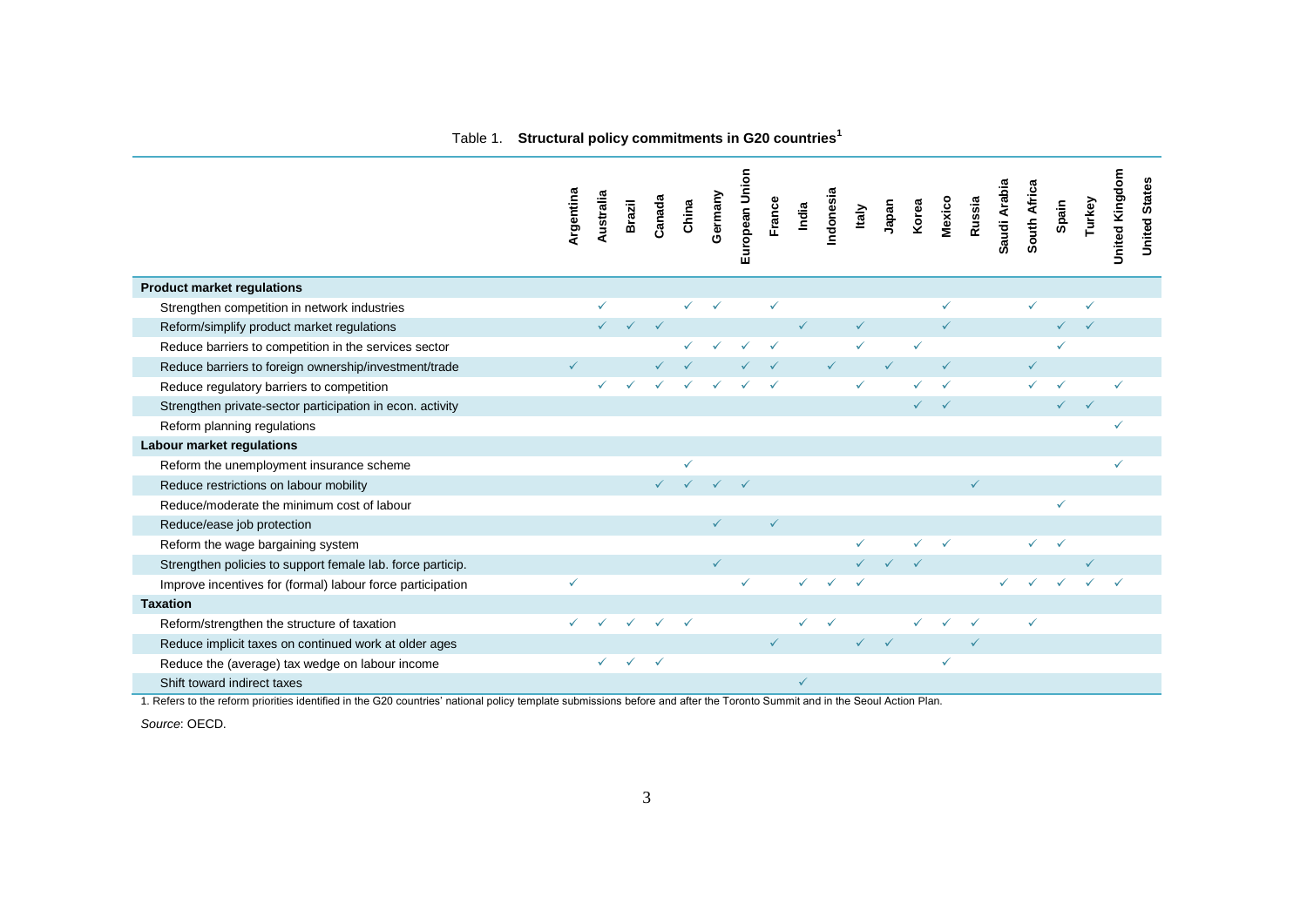|                                                     | Argentina    | Australia | Brazil       | Canada | China        | Germany      | European Union | France       | India | Indonesia    | Italy | Japan        | Korea        | Mexico | Russia       | Saudi Arabia | South Africa | Spain        | Turkey       | <b>United Kingdom</b> | <b>United States</b> |
|-----------------------------------------------------|--------------|-----------|--------------|--------|--------------|--------------|----------------|--------------|-------|--------------|-------|--------------|--------------|--------|--------------|--------------|--------------|--------------|--------------|-----------------------|----------------------|
| Human capital                                       |              |           |              |        |              |              |                |              |       |              |       |              |              |        |              |              |              |              |              |                       |                      |
| Improve educational efficiency/outcomes/achievement | $\checkmark$ |           |              |        |              |              |                |              | ✓     |              |       |              |              | ✓      |              | ✓            |              |              |              |                       |                      |
| Strengthen early education                          |              |           |              |        |              |              |                |              |       |              |       | $\checkmark$ |              |        |              |              |              |              |              |                       |                      |
| Strengthen primary education                        |              |           |              |        |              |              |                |              | ✓     | $\checkmark$ |       |              |              |        |              |              |              |              |              |                       |                      |
| Strengthen secondary education                      |              |           |              |        |              |              |                |              |       |              |       |              |              |        |              |              |              |              |              |                       |                      |
| Reform tertiary education                           |              | ✓         |              | ✓      |              | $\checkmark$ |                | $\checkmark$ |       |              |       |              | $\checkmark$ |        |              |              |              | ✓            |              |                       |                      |
| <b>Financial regulation</b>                         |              |           |              |        |              |              |                |              |       |              |       |              |              |        |              |              |              |              |              |                       |                      |
| Improve/streamline financial regulation             |              |           |              |        |              |              |                |              |       |              |       |              |              |        |              |              |              |              |              |                       |                      |
| Undertake wide-ranging financial reforms            |              |           |              |        |              |              |                |              |       |              |       |              |              |        |              |              |              |              |              |                       |                      |
| Other areas                                         |              |           |              |        |              |              |                |              |       |              |       |              |              |        |              |              |              |              |              |                       |                      |
| Improve public sector efficiency                    |              |           |              |        |              |              | $\checkmark$   |              |       |              |       |              |              |        |              |              |              | $\checkmark$ |              |                       |                      |
| Improve health outcomes                             |              | ✓         |              |        |              |              |                |              | ✓     |              |       |              |              | ✓      |              |              |              |              | ✓            |                       |                      |
| Reduce health-care costs                            |              | ✓         |              |        | $\checkmark$ |              |                |              |       |              |       |              |              |        |              |              |              |              |              |                       |                      |
| Strengthen R&D and innovation incentives            |              |           |              |        |              |              |                |              |       |              |       |              | $\checkmark$ |        |              |              |              |              | $\checkmark$ |                       |                      |
| Strengthen the legal system                         |              |           |              |        |              |              |                |              |       |              |       |              |              |        | $\checkmark$ |              |              |              |              |                       |                      |
| Improve the quality of infrastructure               | $\checkmark$ | ✓         | $\checkmark$ | ✓      | $\checkmark$ |              |                |              | ✓     |              |       |              |              |        |              |              |              |              |              |                       |                      |

#### Table 1. **Structural policy commitments in G20 countries<sup>1</sup> (cont'd)**

1. Refers to the reform priorities identified in the G20 countries' national policy template submissions before and after the Toronto Summit and in the Seoul Action Plan.

*Source*: OECD.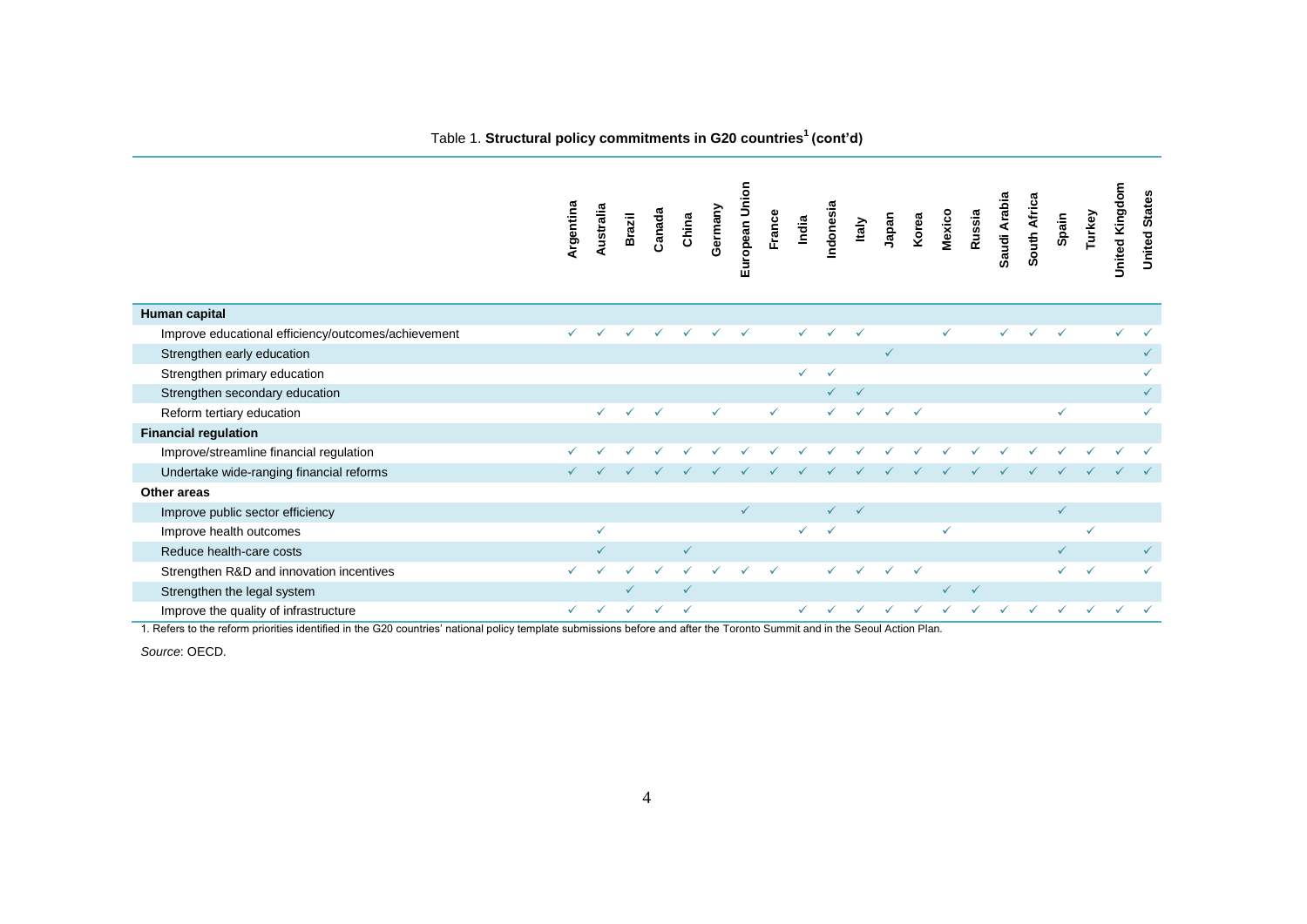

Figure 1. **Implementation of structural policy commitments since adoption of the Seoul Action Plan<sup>1</sup>**

Actions taken in per cent of policy commitments in each policy area

1. Implementation is defined as the ratio of the number of policy commitments where some action has been taken since adoption of the Seoul Action Plan to the number of policy commitments identified in the Seoul Action Plan and in subsequent updates, and presented in greater detail in the national policy templates (summarised in Table 1).

*Source*: OECD.



In per cent of *Going for Growth* priorities in each policy area

Figure 2. *Going for Growth* **priorities addressed in the G20 policy commitments<sup>1</sup>**

1. Based on the current policy priorities identified in *Going for Growth* (reported in Appendix 1) and the G20 policy commitments summarised in Table 1.

*Source*: OECD.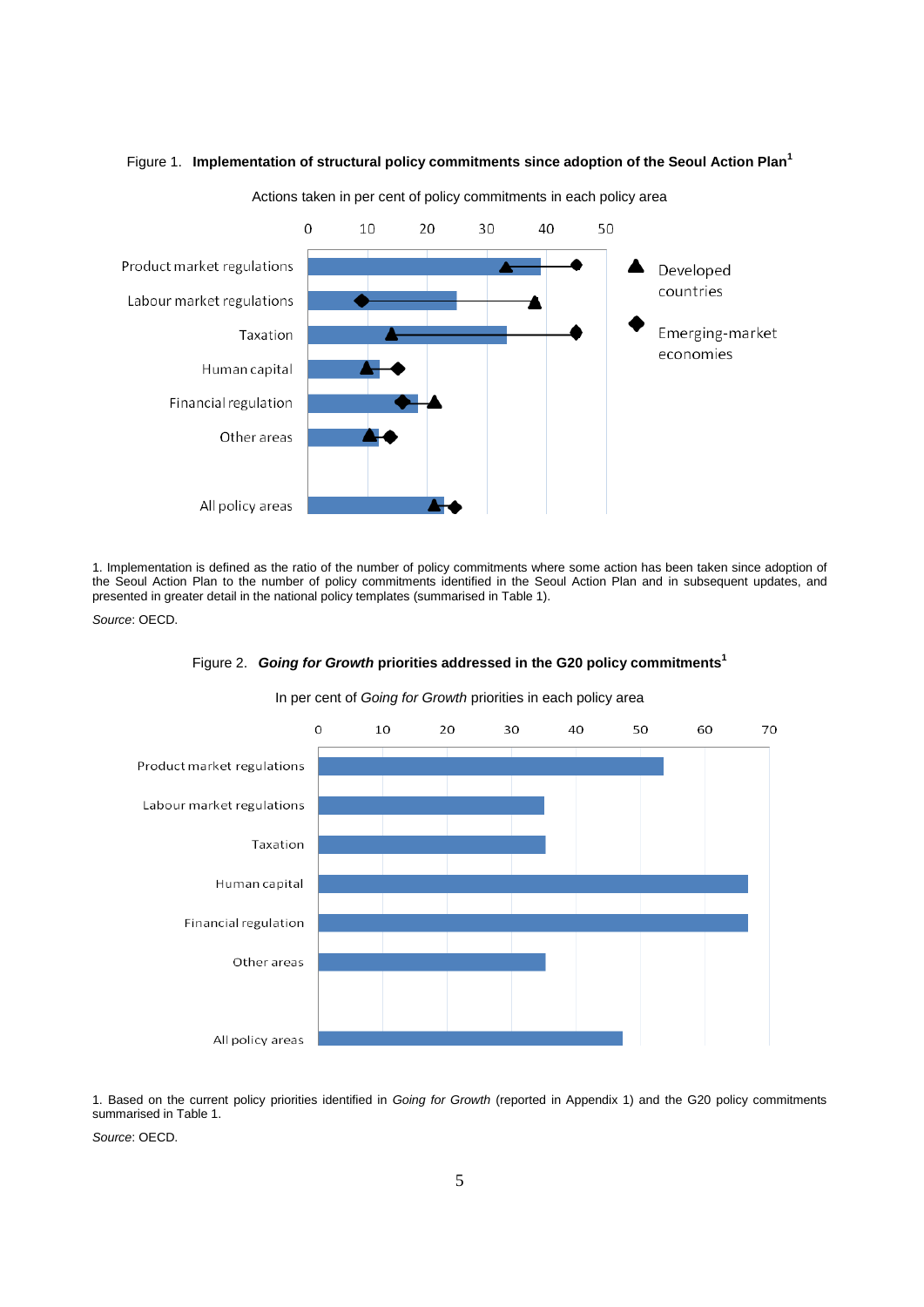## **3 Options for further structural reform**

**The** *Going for Growth* **exercise identifies areas on which G20 countries may focus to advance their policy reform agenda**. Many of the structural policy commitments identified in the Seoul Action Plan are also included among *Going for Growth* reform priorities (reported in **Appendix 1** 1 ), particularly in the areas of product and labour market regulations and policies to strengthen human capital, which suggests that both exercises point to common directions for reform (**Figure 2**)*.* However, there are policy domains that feature comparatively more prominently among *Going for Growth* priorities than in the Seoul Action Plan. In particular:

- In the area of **product-market regulations**, a number of advanced countries could take additional steps to remove restrictions to entry in network industries and professional services, which are areas where progress in implementing reform has been somewhat slower than desirable. Pro-growth reforms in these areas could yield the additional dividend of unleashing opportunities for investment and, as a result, would contribute to external rebalancing in surplus countries. Many emerging-market economies could focus on reducing barriers to trade and investment to make their regulatory environment in product markets more supportive of productivity-enhancing competition.
- In the area of **taxation**, many countries would benefit from improvements in the structure of their tax systems in a manner that further reduces impediments to labour utilisation and enhances labour productivity. Together with initiatives to bolster the **human capital** of low-skilled workers, which are among the *Going for Growth* priorities for several emerging-market economies, these pro-growth reforms in the tax area could contribute to growth sustainability by making it more socially inclusive.
- As for the **other policy domains** that rank prominently among *Going for Growth* reform priorities, some countries would do well to reduce producer support for agriculture and energy subsidies, notwithstanding the political economy constraints to swift action in these areas.

 $\overline{a}$ 

<sup>1.</sup> See OECD (2011), *Going for Growth* (OECD, Paris) for more information.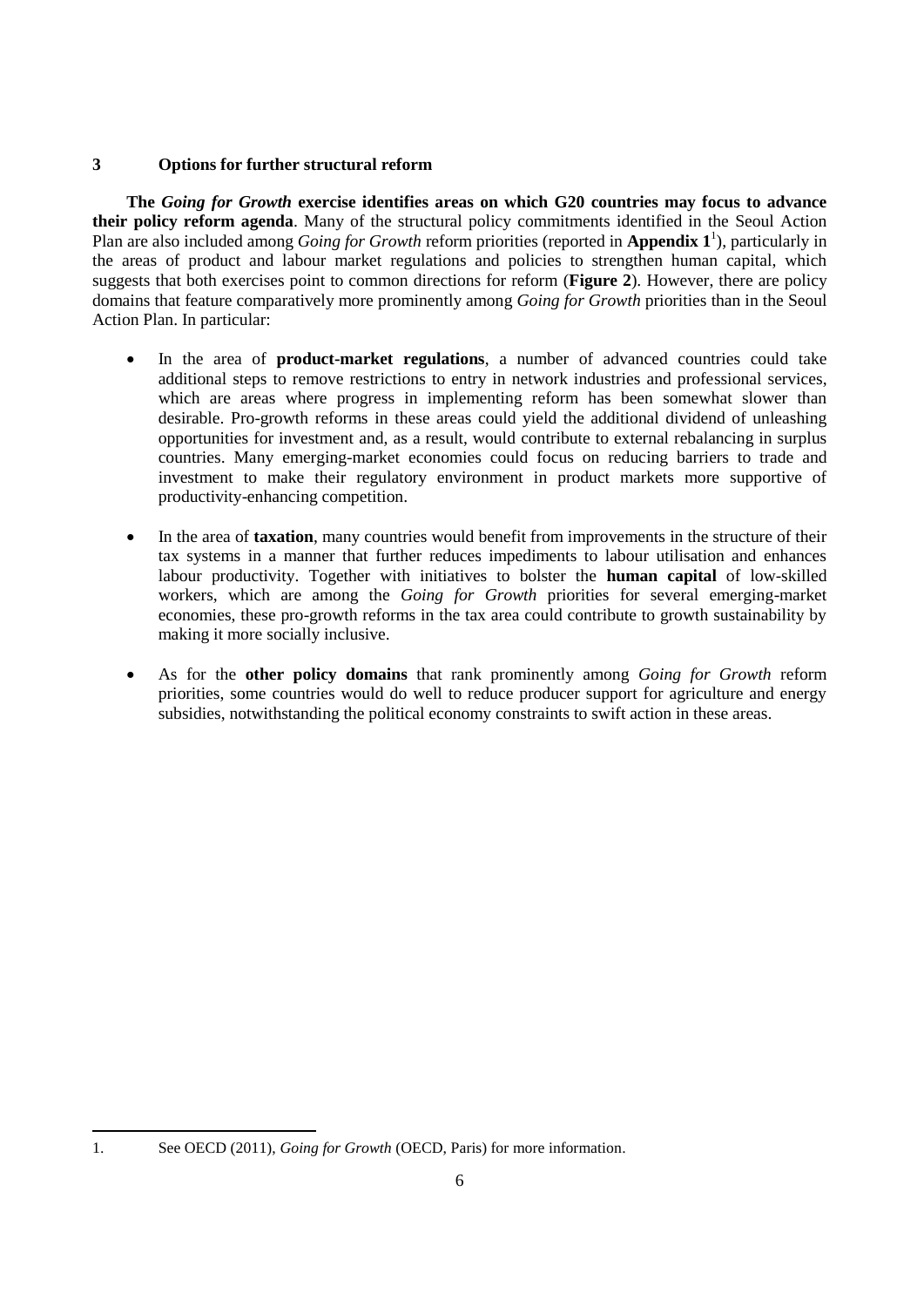# **APPENDIX 1. GOING FOR GROWTH POLICY PRIORITIES FOR G20 COUNTRIES**

| <b>Country</b> |                | <b>Policy priority</b>                                            | <b>Policy target</b>  | Policy sub-domain                      |
|----------------|----------------|-------------------------------------------------------------------|-----------------------|----------------------------------------|
| Australia      | 1              | Enhance capacity and regulation in infrastructure                 | Productivity          | Public infrastructure                  |
|                | $\overline{2}$ | Relax barriers to foreign direct investment                       | Productivity          | Product market regulation              |
|                | 3              | Improve the efficiency of the tax system                          | Productivity          | Tax system                             |
|                | 4              | Increase incentives for workforce participation                   | Labour<br>utilisation | Labour taxation                        |
|                | 5              | Improve the performance of early childhood<br>education           | Productivity          | Human capital                          |
| <b>Brazil</b>  | 1              | Increase the quality of secondary and tertiary<br>education       | Productivity          | Human capital                          |
|                | $\overline{2}$ | Reform financial market regulation                                | Productivity          | Financial regulation                   |
|                | 3              | Improve infrastructure provision                                  | Productivity          | Public infrastructure                  |
|                | 4              | Reduce distortions in the tax system                              | Productivity          | Tax system                             |
|                | 5              | Improve incentives for formal labour force<br>participation       | Labour<br>utilisation | Tax system                             |
| Canada         | 1              | Reduce barriers to competition                                    | Productivity          | Product market regulation              |
|                | 2              | Reduce barriers to foreign ownership                              | Productivity          | Product market regulation              |
|                | 3              | Lower corporate taxation and shift toward<br>consumption taxes    | Productivity          | Tax system                             |
|                | 4              | Improve R&D support policies                                      | Productivity          | Innovation policies                    |
|                | 5              | Reform the unemployment insurance system                          | Labour<br>utilisation | Unemployment benefits                  |
| China          | 1              | Reduce the importance of the state-owned<br>sector in the economy | Productivity          | Product market regulation              |
|                | 2              | Improving educational attainment                                  | Productivity          | Human capital                          |
|                | 3              | Reduce administrative burdens on companies                        | Productivity          | Product market regulation              |
|                | 4              | Further enhance the rule of law                                   | Productivity          | Legal system                           |
|                | 5              | Reduce barriers to urbanisation                                   | Productivity          | Labour mobility, Other policy<br>areas |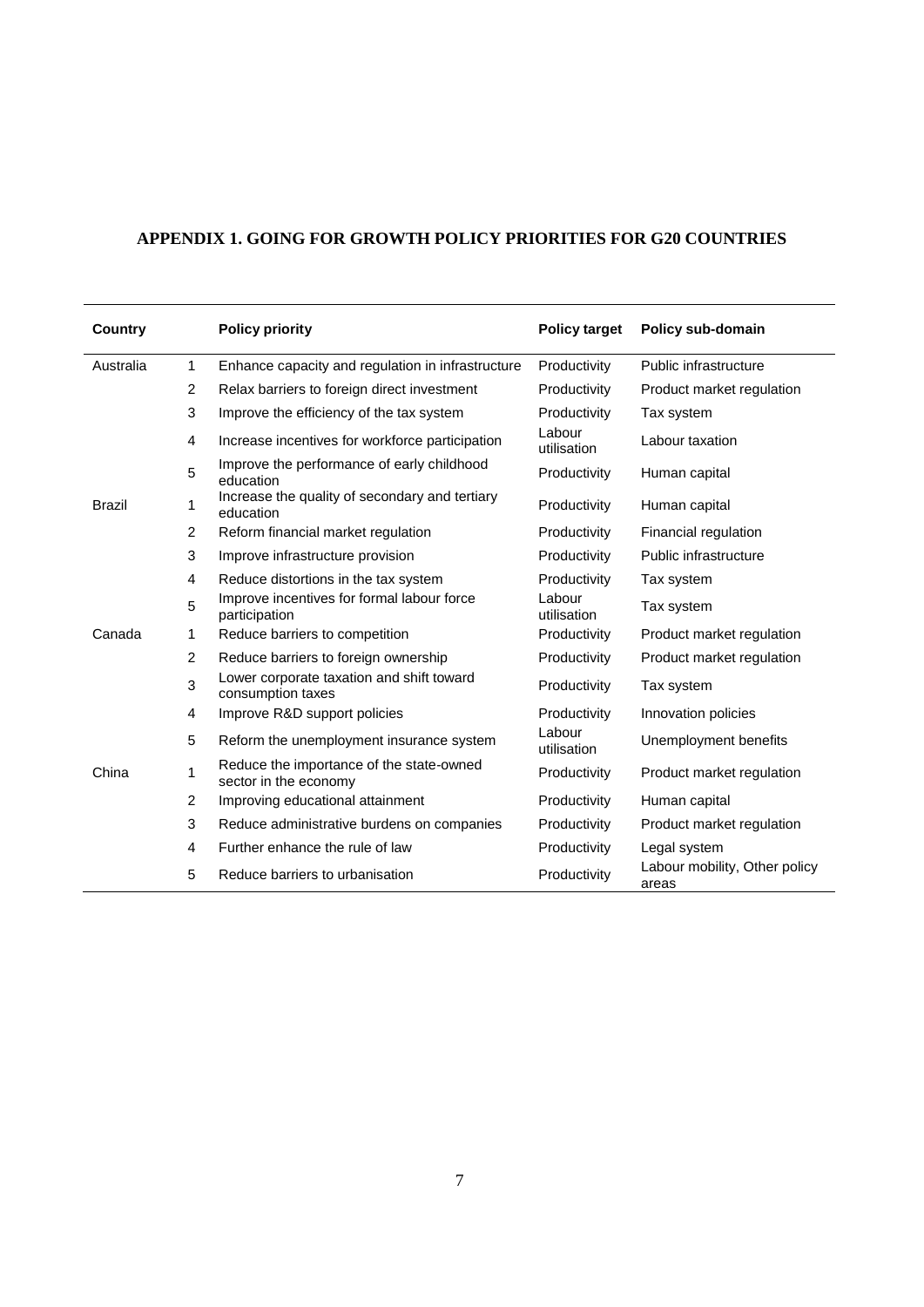| Country           |                | <b>Policy priority</b>                                                                     | <b>Policy target</b>                   | Policy sub-domain                                                |
|-------------------|----------------|--------------------------------------------------------------------------------------------|----------------------------------------|------------------------------------------------------------------|
| European<br>Union | 1              | Increase competition in the services sector                                                | Productivity                           | Product market regulation                                        |
|                   | $\overline{c}$ | Raise competition in network industries                                                    | Productivity                           | Product market regulation                                        |
|                   | 3              | Reduce producer support to agriculture                                                     | Productivity                           | Agriculture                                                      |
|                   | 4              | Reform financial regulation and deepen market<br>integration                               | Productivity                           | Financial regulation                                             |
|                   | 5              | Improve the functioning of the labour market                                               | Labour<br>utilisation                  | Labour mobility, Other policy<br>areas                           |
| France            | 1              | Reduce disincentives to continued work at older<br>ages                                    | Labour<br>utilisation<br>Productivity, | Implicit tax on continued work<br>at older ages                  |
|                   | 2              | Reduce labour-market dualism                                                               | Labour<br>utilisation                  | Job protection                                                   |
|                   | 3              | Reduce the labour tax wedge and the minimum<br>cost of labour                              | Labour<br>utilisation                  | Labour taxation,<br>Wage formation and<br>minimum cost of labour |
|                   | $\overline{4}$ | Improve the quality and efficiency of the tertiary<br>education system                     | Productivity                           | Human capital                                                    |
|                   | 5              | Reduce regulatory barriers to competition                                                  | Productivity                           | Product market regulation                                        |
| Germany           | 1              | Reduce barriers to competition in the services<br>sector                                   | Productivity                           | Product market regulation                                        |
|                   | $\overline{c}$ | Improve tertiary education outcomes                                                        | Productivity                           | Human capital                                                    |
|                   | 3              | Reduce tax wedges on labour income and shift<br>taxation to property and consumption taxes | Productivity,<br>Labour<br>utilisation | Tax system                                                       |
|                   | 4              | Reduce impediments to full-time female labour<br>participation                             | Labour<br>utilisation                  | Tax on second earners                                            |
|                   | 5              | Ease job protection for regular workers                                                    | Productivity,<br>Labour<br>utilisation | Job protection                                                   |
| India             | 1              | Reduce trade and FDI barriers as well as<br>administrative burdens                         | Productivity                           | Product market regulation                                        |
|                   | $\overline{c}$ | Improve education outcomes                                                                 | Productivity                           | Human capital                                                    |
|                   | 3              | Ease job protection                                                                        | Productivity,<br>Labour<br>utilisation | Job protection                                                   |
|                   | 4              | Enhance infrastructure provision                                                           | Productivity                           | Public infrastructure                                            |
|                   | 5              | Undertake wide-ranging financial sector reforms                                            | Productivity                           | Financial regulation                                             |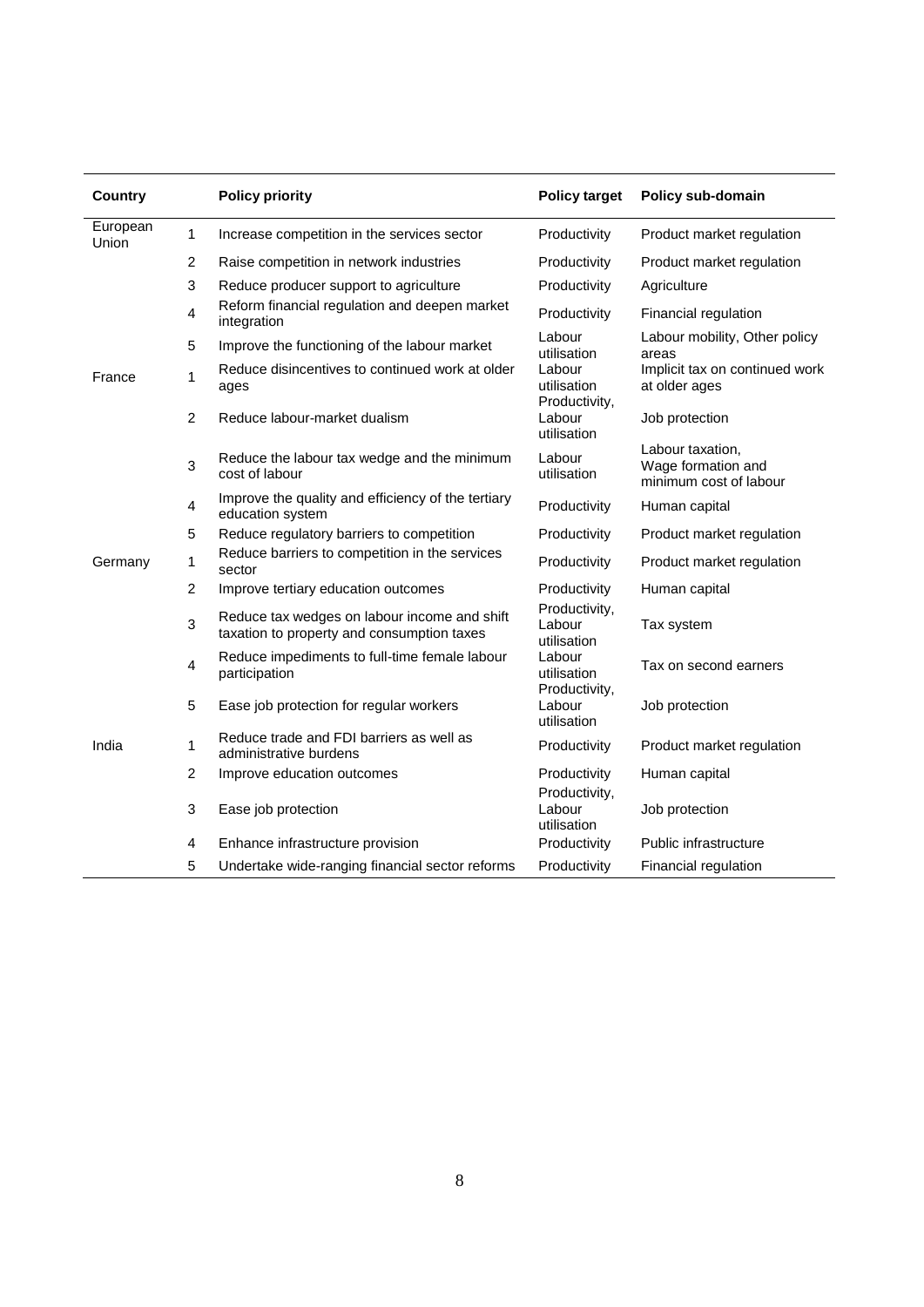| <b>Country</b> |                | <b>Policy priority</b>                                                                                        | <b>Policy target</b>                   | Policy sub-domain                          |
|----------------|----------------|---------------------------------------------------------------------------------------------------------------|----------------------------------------|--------------------------------------------|
| Indonesia      | 1              | Strengthen resources for secondary education<br>and improve the overall efficiency of the<br>education system | Productivity                           | Human capital                              |
|                | $\overline{2}$ | Improve the regulatory environment for<br>infrastructure                                                      | Productivity                           | Product market regulation                  |
|                | 3              | Reform labour regulation to address the problem<br>of informality                                             | Labour<br>utilisation                  | Job protection                             |
|                | $\overline{4}$ | Ease barriers to entrepreneurship and<br>strengthen institutions to fight corruption                          | Productivity                           | Product market regulation,<br>Legal system |
|                | 5              | Phase out energy subsidies                                                                                    | Productivity                           | Tax system                                 |
| Italy          | 1              | Reduce regulatory and administrative barriers to<br>competition                                               | Productivity                           | Product market regulation                  |
|                | $\overline{2}$ | Improve the efficiency of secondary and tertiary<br>education                                                 | Productivity                           | Human capital                              |
|                | 3              | Improve the efficiency of the tax structure and<br>shift toward indirect taxes                                | Productivity                           | Tax system                                 |
|                | 4              | Reduce public ownership                                                                                       | Productivity                           | Product market regulation                  |
|                | 5              | Reduce labour market duality                                                                                  | Productivity,<br>Labour<br>utilisation | Job protection                             |
| Japan          | 1              | Reform regulation in network sectors                                                                          | Productivity                           | Product market regulation                  |
|                | $\overline{2}$ | Reduce producer support to agriculture                                                                        | Productivity                           | Agriculture                                |
|                | 3              | Reduce the dualism of job protection                                                                          | Productivity,<br>Labour<br>utilisation | Job protection                             |
|                | $\overline{4}$ | Remove restrictions on FDI                                                                                    | Productivity                           | Product market regulation                  |
|                | 5              | Restructure the tax system                                                                                    | Productivity                           | Tax system                                 |
| Korea          | 1              | Ease regulation of network sectors and services                                                               | Productivity                           | Product market regulation                  |
|                | 2              | Reduce producer support to agriculture                                                                        | Productivity                           | Agriculture                                |
|                | 3              | Reform employment protection by reducing<br>protection for regular contracts                                  | Productivity,<br>Labour<br>utilisation | Job protection                             |
|                | $\overline{4}$ | Improve the efficiency of the tax system by<br>relying more on indirect taxes                                 | Productivity                           | Tax system                                 |
|                | 5              | Strengthen policies to support female labour<br>force participation                                           | Labour<br>utilisation                  | Other policy areas, Child care             |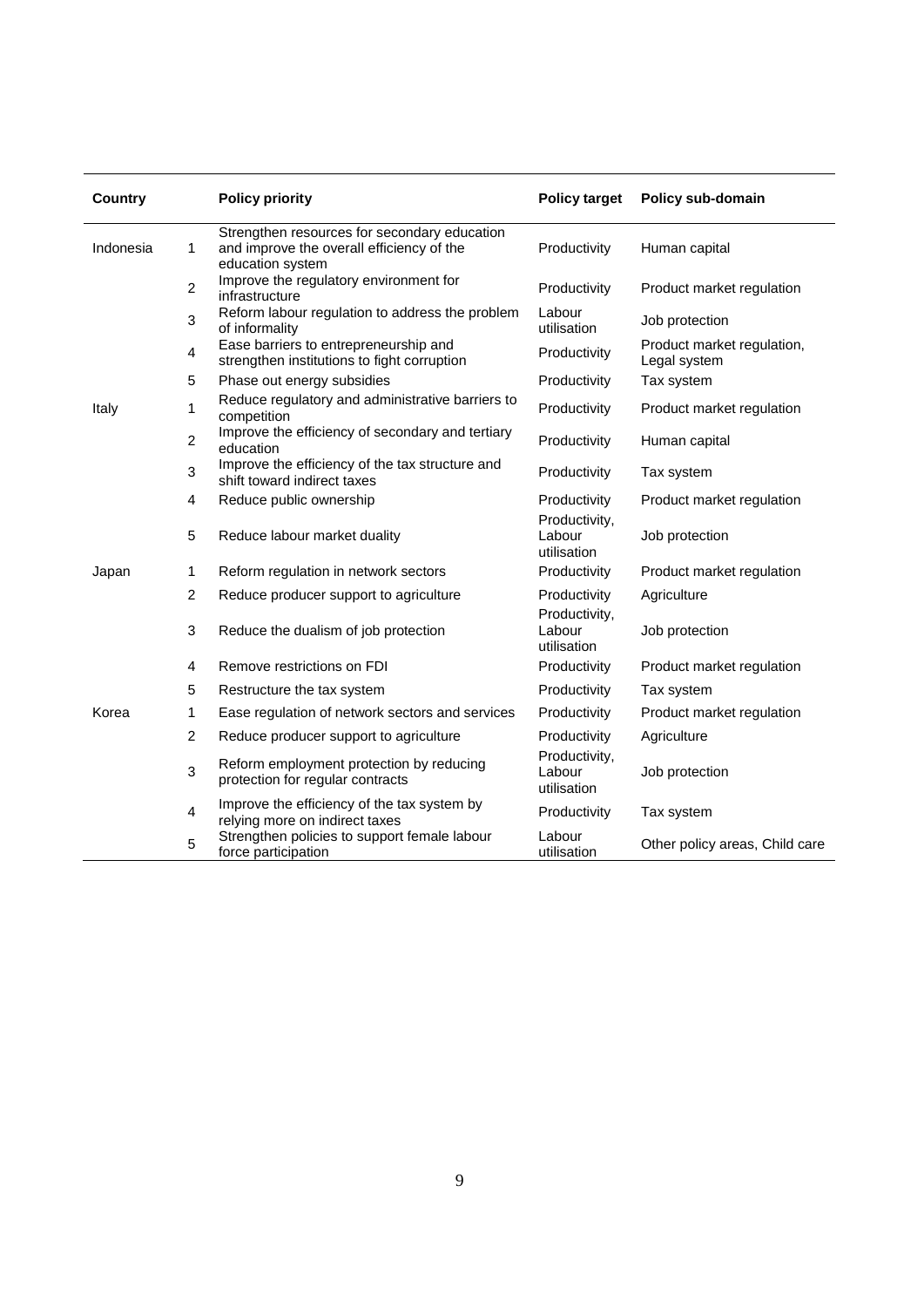| <b>Country</b>        |                | <b>Policy priority</b>                                                 | <b>Policy target</b>                   | Policy sub-domain                                                   |
|-----------------------|----------------|------------------------------------------------------------------------|----------------------------------------|---------------------------------------------------------------------|
| Mexico                | 1              | Raise achievement in primary and secondary<br>education                | Productivity                           | Human capital                                                       |
|                       | $\overline{2}$ | Reduce barriers to firm entry                                          | Productivity                           | Product market regulation                                           |
|                       | 3              | Reduce barriers to foreign ownership                                   | Productivity                           | Product market regulation                                           |
|                       | 4              | Improve the rule of law                                                | Productivity                           | Legal system                                                        |
|                       | 5              | Reform the state-owned oil company                                     | Productivity                           | Product market regulation                                           |
| Russian<br>Federation | 1              | Lower barriers to trade and foreign direct<br>investment               | Productivity                           | Product market regulation                                           |
|                       | 2              | Reduce state control over economic activity                            | Productivity                           | Product market regulation                                           |
|                       | 3              | Raise the effectiveness of innovation policy                           | Productivity                           | Innovation policies                                                 |
|                       | 4              | Raise the quality of public administration                             | Productivity                           | Public sector efficiency                                            |
|                       | 5              | Reform the healthcare system                                           | Productivity                           | Public sector efficiency                                            |
| South Africa          | 1              | Raise the quality of education and reduce its<br>dispersion            | Productivity                           | Human capital                                                       |
|                       | 2              | Enhance competition in network industries                              | Productivity                           | Product market regulation                                           |
|                       | 3              | Reform the wage bargaining system                                      | Labour<br>utilisation                  | Wage formation and<br>minimum cost of labour                        |
|                       | 4              | Strengthen policies to tackle youth<br>unemployment                    | Labour<br>utilisation                  | Wage formation and<br>minimum cost of labour,<br>Other policy areas |
|                       | 5              | Reduce barriers to entrepreneurship                                    | Productivity                           | Product market regulation                                           |
| Spain                 | 1              | Improve educational attainment in secondary<br>education               | Productivity                           | Human capital                                                       |
|                       | $\overline{2}$ | Make wages more responsive to economic and<br>firm-specific conditions | Labour<br>utilisation                  | Wage formation and<br>minimum cost of labour                        |
|                       | 3              | Ease employment protection legislation for<br>permanent workers        | Productivity,<br>Labour<br>utilisation | Job protection                                                      |
|                       | 4              | Reduce the disincentives for older workers to<br>continue working      | Labour<br>utilisation                  | Implicit tax on continued work<br>at older ages                     |
|                       | 5              | Ease regulation of retail outlets                                      | Productivity                           | Product market regulation                                           |